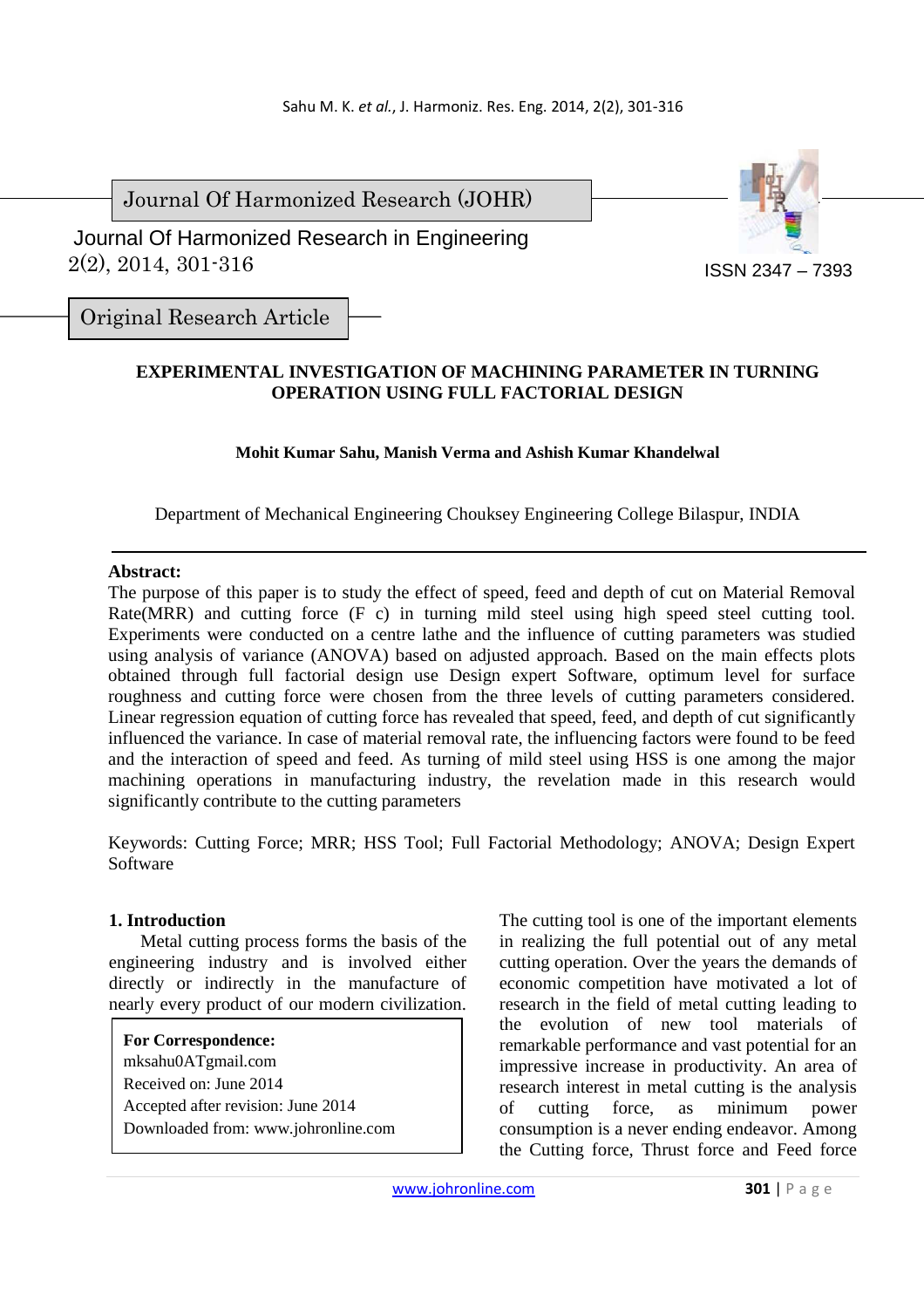the former prominently influences a single point cutting tool removes unwanted material from the surface of a rotating cylindrical work piece. The cutting tool is fed linearly in a direction parallel to the axis of rotation. Turning is carried on lathe that provides the power to turn the work piece at a given rotational speed and feed to the cutting tool at specified .

Turning is a very important machining process in which rate and depth of cut. Therefore three cutting parameters namely cutting speed, feed rate and depth of cut need to be optimized in a turning operation. Turning operation is one of the most important operations used for machine elements construction in manufacturing industries i.e. aerospace, automotive and shipping. Turning produces three cutting force components as shown in fig.1,(the cutting force i.e. thrust force, (FZ), which acts in the cutting speed direction, feed force, (FX), which acts in the feed rate direction and the radial force, (FY), which acts in radial direction and which is normal to the cutting speed.



 Tugrul O zel et al [1] presented the effects of cutting edge preparation geometry, workpiece surface hardness and cutting conditions on the surface roughness and cutting forces in the finish hard turning of AISI H13 steel. They have found that the cutting forces are influenced not only by cutting conditions but also the cutting edge geometry and workpiece surface hardness. The lower workpiece surface hardness and small edge radius resulted in lower tangential and radial forces. Cutting force is classified among the most important technological parameter to control in machining process. It is the background for the evaluation of the necessary power machining (choice of the electric motor). It is also used for dimensioning of machine tool components and the tool body. It influences machining system stability. In hard turning, cutting forces have been found to be influenced by a number of factors such as depth of cut, feed rate, cutting speed, cutting time, workpiece hardness, etc. Yallese et al [2] confirmed that in hard machining of hardened bearing steel using cubic boron nitride tool, the radial force is dominating especially when machining is within the limit of tool nose radius. Such finding is in contradiction with what is known from conventional turning as radial force is about 30 to 50% from the tangential cutting force. Consequently, the radial force cannot be neglected in characterizing static and dynamic behaviors of such machining system. J.G. Lima et al [3] have evaluated the mach inability of hardened steels at different levels of hardness and using a range of cutting tool materials. They have proved in their result that turning of AISI 4340 steel using low feed rates and depths of cut, the forces were higher when machining the softer steel and that surface roughness of the machined part was improved as cutting speed was elevated and deteriorated with feed rate. Vishal S Sharma et al [4] investigated the machining AISI 52100 steel using a carbidecoated tool. It was found that the cutting force increases with the feed rate and depth of cut. The approach angle has little effect on the cutting force, and increasing the speed causes the cutting force to decrease slightly. The feed force increased with increasing depth of cut and decreased with increasing approach angle, speed, and feed rate. D.I. Lalwani, N.K. et al [5] investigated the effect of cutting parameters (cutting speed, feed rate and depth of cut) on cutting forces (feed force, thrust force and cutting force) and surface roughness in finish hard turning of MDN250 steel using coated ceramic tool. They have used response surface methodology (RSM) and sequential approach using face centered central composite design. Astakhov and Shvets et al [6] studied force variations and their effects in metal-deforming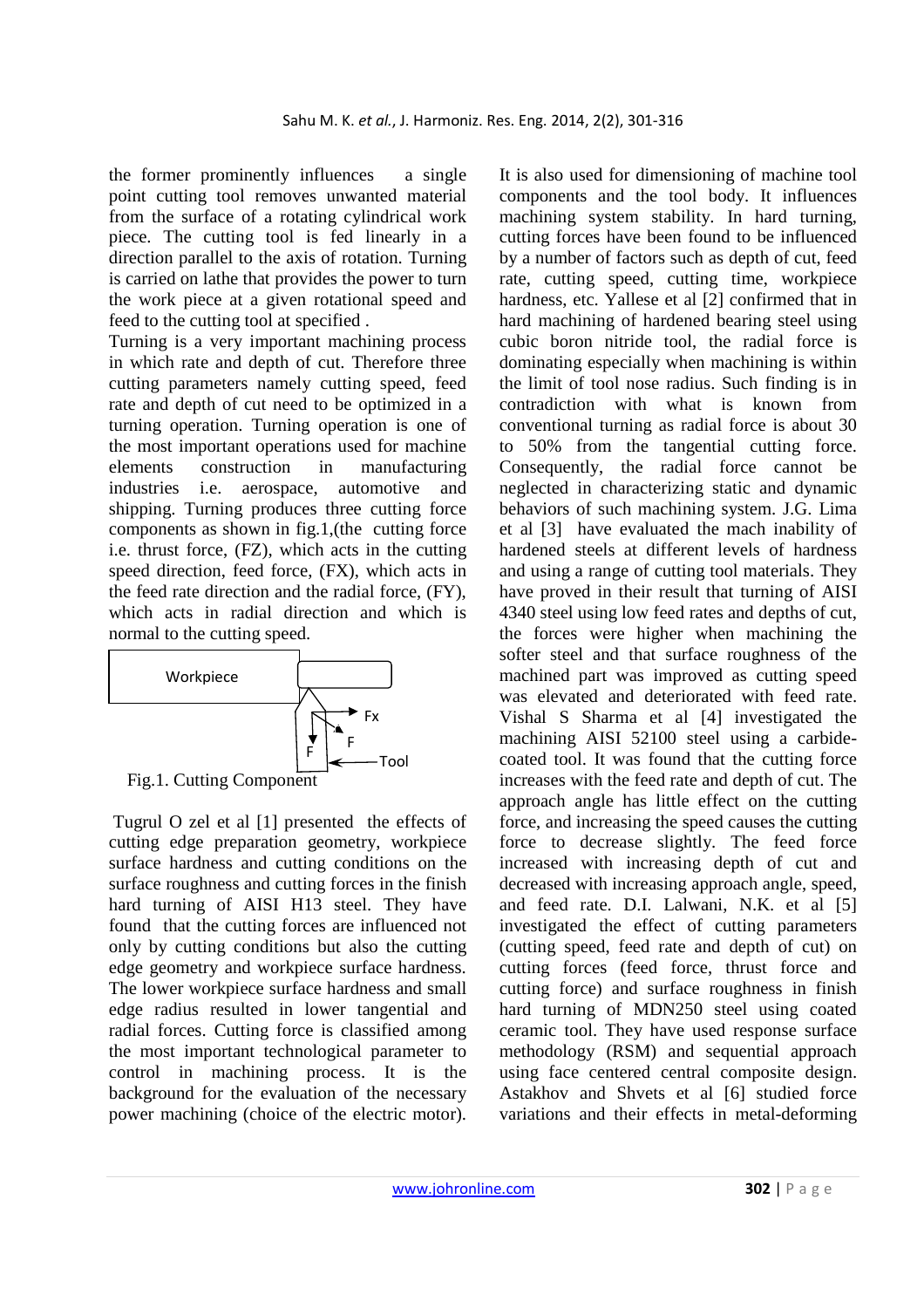technological processes. They suggest that interaction of the energy waves propagating in the medium might affect the cutting force. They experimented and studied on the interaction between the deformation and the heat waves. The conclusions drawn from this paper reveals that the study of cutting force and the interaction between the deformation and heat waves can be very helpful in adopting the process which involves the least energy consumption. Having realized the importance of the choice of most appropriate cutting conditions in metal cutting, this research primarily focuses on machining mild steel using HSS owing to its lower cost, ready availability, and a wide range of applications from automotives to domestic goods to constructional steel and many other machine elements such as keys, rings, fence posts etc. The influence of cutting parameters on cutting force and surface roughness can be studied effectively using Adjusted statistical approach

 The aim of the present study is, thus, to develop a statistical model for using the main cutting parameters such as cutting speed, feed rate and depth of cut on Mild steel. Machining tests were carried out under different conditions with HSS cutting tool. The model predicting equations for cutting forces were developed. To calculate constants and coefficients of these models, the software Minitab characterized by analysis of variance (ANOVA), multiple linear regression and Full Factorial Methodology.

## **2. Material and Method**

**Machine**: The experiment was carried out on the Royal Machine Tool Centre Lath which enables high precision machining and production of jobs. The main spindle runs on high precision roller taper bearings and is made from hardened and precision drawn nickel chromium steel. The lathe used for machining operations is are shown in Fig.2 and their specification listed in table1



Fig.2.Center Lath

| Table-1 Specification of the Lathe machine |                           |  |  |  |  |  |
|--------------------------------------------|---------------------------|--|--|--|--|--|
| Name                                       | Royal Machine Tool Centre |  |  |  |  |  |
|                                            | Lath                      |  |  |  |  |  |
| Manufactur                                 | Industrial<br>Instruments |  |  |  |  |  |
| e by                                       | Bangalore                 |  |  |  |  |  |
| of<br>Power                                | 7 KW, 5 HP                |  |  |  |  |  |
| Motor                                      |                           |  |  |  |  |  |
| Centre                                     | 175mm                     |  |  |  |  |  |
| height                                     |                           |  |  |  |  |  |
| Accuracy                                   | 0.1                       |  |  |  |  |  |
| Swing<br>over                              | 350mm                     |  |  |  |  |  |
| <b>Bed</b>                                 |                           |  |  |  |  |  |
| of<br>Range                                | 120-300rpm                |  |  |  |  |  |
| spindle                                    |                           |  |  |  |  |  |
| speed                                      |                           |  |  |  |  |  |

**The Tool**: HSS tool with the alloying elements: manganese, chromium, tungsten, cobalt etc. has comparatively better resistance to heat and wear. Tool length of 75mm (approx.) was taken so as to minimize undesirable vibrations, which would influence cutting force and surface roughness. The lathe tool dynamometer was used for measuring cutting force and cutting process was continued until significant tool wear was observed 22-25 . The single point HSS tool specifications are as follows in table  $-2$ 

Table – 2 Tool Specifications

| <b>Back Rake Angle</b>        | $12^{\circ}$    |
|-------------------------------|-----------------|
| <b>End Relief</b>             | 10 <sup>o</sup> |
| <b>End Cutting Edge Angle</b> | $30^\circ$      |
| Side Rake Angle               | $12^{\circ}$    |
| <b>Nose Radius</b>            | 0.8             |
| Side Cutting Edge Angle       | $15^{\circ}$    |

.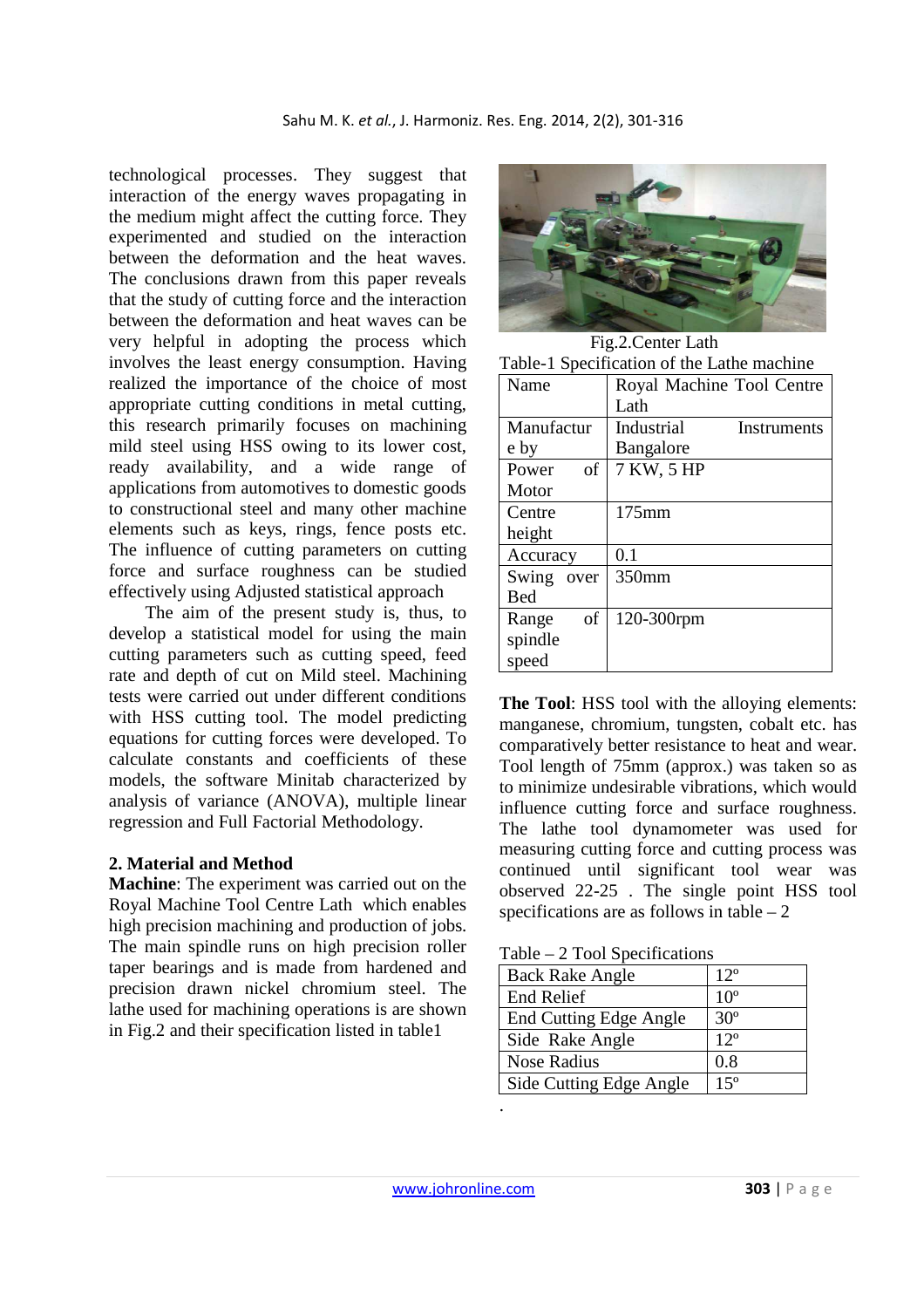**The workpiece:** The workpiece material used for the experiments is AISI 4340 mild steel of standard dimensions was used for machining with 45 mm diameter, 175 mm long show in fig. 3 and there chemical specification shown in table-3.



Fig.3 Work piece Mild steel bar Table.3.The chemical composition of AISI 4340 steel in percentage by weight

| C-0.382, Si-0.228, Mn-0.609, P-0.026,S- |  |
|-----------------------------------------|--|
| $0.022$ , Cr-0.995, Ni-1.514, Mo-0.226  |  |
| Fe -95.998                              |  |
|                                         |  |

 **Lathe Tool Dynamometer:** The instrument used for the measurement of cutting force was IEICOS multi-component force indicator. It comprises of three independent digital display calibrated to display force directly using three component tool dynamometer. This instrument comprises independent DC excitation supply for feeding strain gauge bridges, signal processing systems to process and compute respective force values for direct independent display. Instrument operates on 230V, 50Hz AC mains. To record the force readings, IEICOS multi-component force indicator software was used. The data was obtained through a USB cable connected to the Dynamometer and stored on a computer.

Dynamometer Specification

Manufactured by – Industrial Engineering Instruments ,Bangalore -560058

Calibrated partial range 500kgf

It is shown in fig 4 and there set up is shown in fig.5



Fig. 4 Lath Tool dynamometer Forces were measured and recorded for the different cutting conditions. The three force components are, the main cutting force (Fz), thrust force (Fx) and radial force (Fy).



Fig.5 The experimental set up

# **3. Measurement of MRR**

The challenge of modern machining industries is mainly focused on the achievement of high quality, in terms of work piece dimensional accuracy, high surface finish, high production rate, Chip formation ,less tool wear on the cutting tools, economy of machining in terms of cost saving and increase the performance of the product with reduced environmental impact. MRR of the machined chip is an important quality measure in metal cutting, and it is important to monitor and control during the machining operation. It's the ratio of weight of chip to the density of material in to removal time of material is find thesis below equation

MRR= weight of chip/( $p \times t$ )

Where p is density of material and t is removal time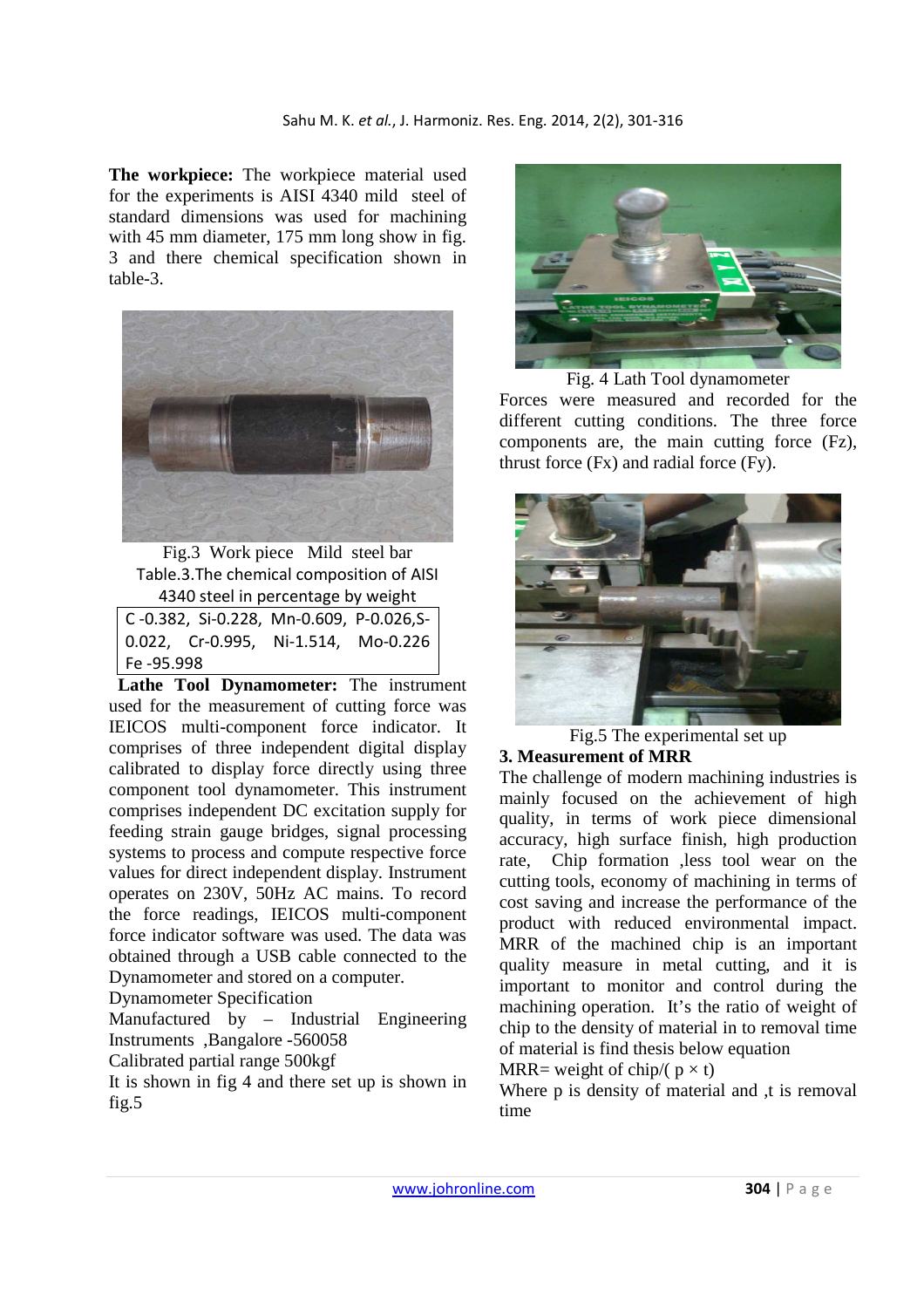### **4. Cutting Conditions and Experimental Procedure:**

 The present work deals with the turning of hard material such as AISI 4340 steel. It is an important engineering material employed in manufacturing of components in auto and aerospace industries. Since the present trend in the manufacturing industry is high speed dry machining, it was applied to evaluate the performance of coated tools in typical manufacturing processes Among the speed and feed rate combinations available on the Lathe,

three levels of cutting parameters were selected. Full-Factorial design for three levels and three factors (3^3) yielded 27 experiments and two replicates were carried out. The standard order, run order, cutting parameters and responses were as shown in the Design of Experiments table It is given in table-5.The selection of parameters of interest was based on some experiment preliminary .The following process work: a) Cutting speed  $(A)$ , b) Feed rate –  $(B)$ , c) Depth of cut –  $(C)$ , given in table.4

| Table-4 Factors and their Levels |
|----------------------------------|
|----------------------------------|

| Factor                  | <b>Level 1</b> | Level 2 | Level 3 |
|-------------------------|----------------|---------|---------|
| A: Speed (rpm)          | 120            | 210     | 310     |
| <b>B:</b> Feed (mm/rev) | 0.1            | 0.2     | 0.3     |
| C: Depth Of Cut (mm)    | 0.1            | 0.3     | 0.5     |

| Run | <b>Block</b>   | V   | F      | D   | Fx        | <b>Fy</b> | Fz          | <b>MRR</b>           |
|-----|----------------|-----|--------|-----|-----------|-----------|-------------|----------------------|
|     |                | rpm | Mm/rev | mm  | ${\bf N}$ | ${\bf N}$ | $\mathbf N$ | mm <sup>3</sup> /min |
|     | <b>Block 1</b> | 210 | 0.2    | 0.5 | 91.13     | 74.44     | 188.89      | 6.42                 |
| 2   | <b>Block 1</b> | 120 | 0.3    | 0.5 | 66.22     | 61.26     | 184.16      | 6.25                 |
| 3   | Block 1        | 210 | 0.3    | 0.3 | 103.59    | 167.59    | 209.08      | 6.94                 |
| 4   | Block 1        | 310 | 0.1    | 0.3 | 106.76    | 72.73     | 160.14      | 5.25                 |
| 5   | Block 1        | 210 | 0.2    | 0.3 | 126.3     | 76.23     | 160.8       | 6.28                 |
| 6   | Block 1        | 210 | 0.3    | 0.1 | 38.14     | 97.36     | 123.62      | 6.74                 |
| 7   | Block 1        | 210 | 0.1    | 0.1 | 31.79     | 49.26     | 66.03       | 5.37                 |
| 8   | <b>Block 1</b> | 120 | 0.2    | 0.1 | 90.89     | 196.93    | 153.73      | 6.55                 |
| 9   | <b>Block 1</b> | 310 | 0.3    | 0.1 | 75.02     | 57.8      | 199.63      | 6.87                 |
| 10  | Block 1        | 210 | 0.2    | 0.1 | 54.99     | 96.4      | 107.61      | 6.09                 |
| 11  | Block 1        | 120 | 0.1    | 0.5 | 172.45    | 146.51    | 187.5       | 5.96                 |
| 12  | <b>Block 1</b> | 120 | 0.1    | 0.3 | 92.6      | 117.8     | 121.38      | 5.88                 |
| 13  | <b>Block 1</b> | 310 | 0.1    | 0.1 | 42.54     | 133.65    | 87.13       | 5.05                 |
| 14  | Block 1        | 310 | 0.1    | 0.5 | 109.69    | 135.45    | 140.91      | 5.31                 |
| 15  | Block 1        | 310 | 0.3    | 0.1 | 47.91     | 45.74     | 155.12      | 6.61                 |
| 16  | Block 1        | 120 | 0.2    | 0.5 | 51.82     | 61.92     | 254.35      | 6.74                 |
| 17  | Block 1        | 120 | 0.1    | 0.1 | 35.7      | 51.8      | 80.28       | 5.76                 |

Table – 5 Experimental results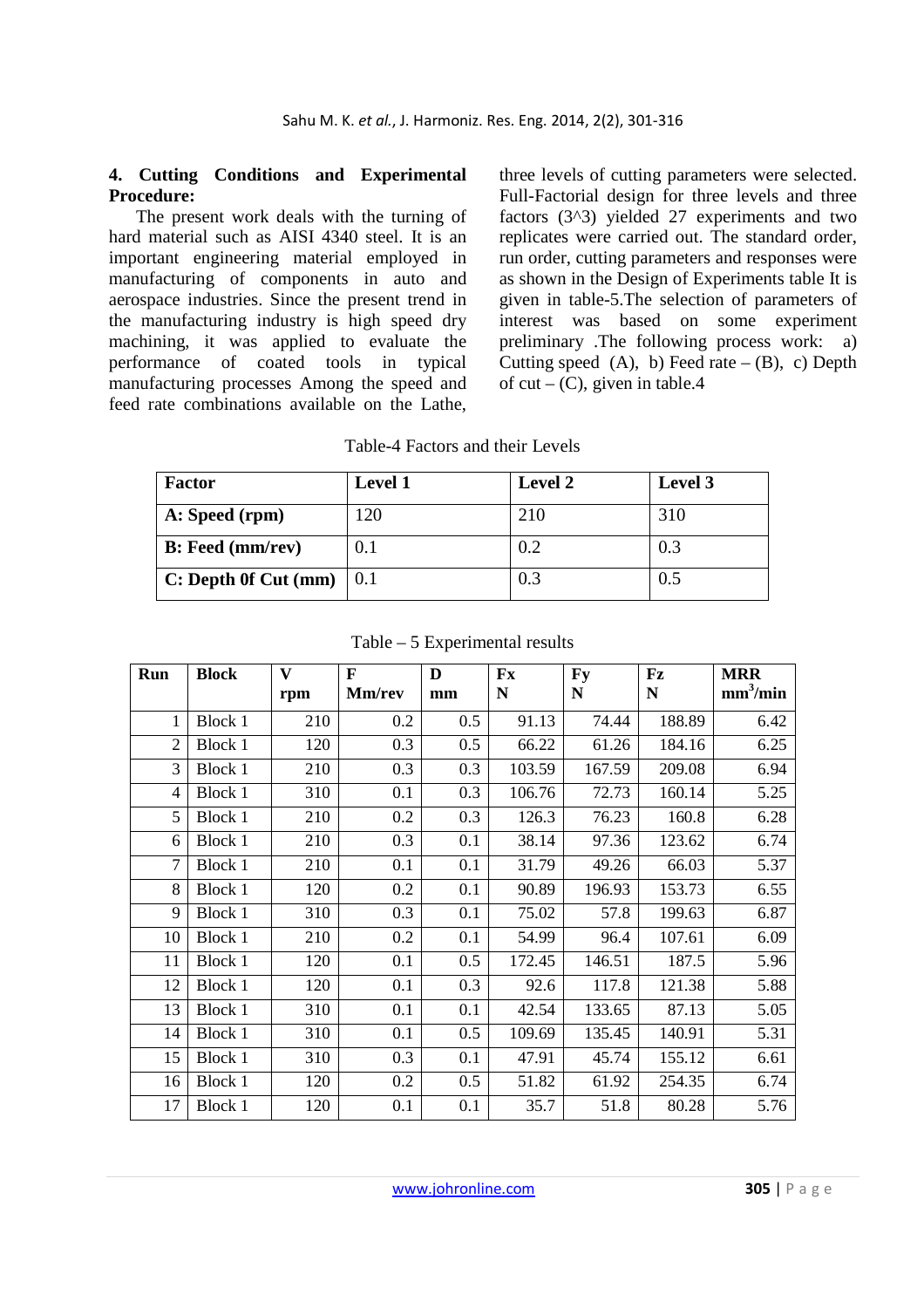| 18 | Block 1 | 310 | 0.2 | 0.3 | 40.58  | 44.01  | 124.97 | 6.09 |
|----|---------|-----|-----|-----|--------|--------|--------|------|
| 19 | Block 1 | 120 | 0.3 | 0.3 | 116.53 | 106.42 | 211.6  | 7.72 |
| 20 | Block 1 | 120 | 0.3 | 0.1 | 77.46  | 134.53 | 164.2  | 7.59 |
| 21 | Block 1 | 210 | 0.1 | 0.3 | 42.54  | 106.72 | 90.98  | 5.7  |
| 22 | Block 1 | 210 | 0.1 | 0.5 | 51.57  | 68.56  | 105.16 | 5.77 |
| 23 | Block 1 | 120 | 0.2 | 0.3 | 96.5   | 254.69 | 219.41 | 6.67 |
| 24 | Block 1 | 310 | 0.2 | 0.5 | 59.14  | 54.5   | 140.43 | 6.16 |
| 25 | Block 1 | 310 | 0.2 | 0.1 | 58.9   | 46.34  | 122.52 | 5.9  |
| 26 | Block 1 | 210 | 0.3 | 0.5 | 84.78  | 60.67  | 213.32 | 7.13 |
| 27 | Block 1 | 310 | 0.3 | 0.3 | 51.08  | 59.78  | 151.97 | 6.74 |

Sahu M. K. *et al.*, J. Harmoniz. Res. Eng. 2014, 2(2), 301-316

# **5. Results and Discussion:**

Table-5 presents experimental results of cutting force components (Fx, Fy and Fz) for various combinations of cutting regime parameters (cutting speed, feed rate and depth of cut) according to 3^3 full factorial design. The results indicate that the lower cutting forces were registered at the higher cutting speeds. This can be related to the temperature increase in cutting zone and leads to the drop of the workpiece yield strength and chip thickness. The results also show that cutting forces increase with increasing feed rate and depth of cut because chip thickness becomes significant what causes the growth of the volume of deformed metal.

**5.1 Analysis of Fx :-** The results of analysis of variance (ANOVA) for axial force Fx are shown in table 6 This table also shows the degrees of freedom (df), F-values means ratio of variance and probability (P-VAL.) each factor and different interactions . A low Pvalue  $(\leq 0.05)$  indicates statistical significance for the source on the corresponding response (i.e.,  $\alpha = 0.05$ , or 95% confidence level), this indicates that the obtained models are considered to be statistically significant, which is desirable; as it demonstrates that the terms in the model have a significant effect on the response. The other important coefficient, R-Squared, which is called coefficient of determination in the resulting ANOVA tables,

is defined as the ratio of the explained variation to the total variation and is a measure of the fit degree. When R-Squared approaches to unity, it indicates a good correlation between the experimental and the predicted values.

 The analysis of variance of first order model is shown in table 6 The "Model Fvalue" of 1.29 implies the model is not significant relative to the noise. There is a30.56 % chance that a "Model F-value" this large could occur due to noise.For the linear model, the p-value for lack of fit is 0.42  $(0.05)$  is not significant with the lack of fit and the f-statistic is  $3.01$  ( $>0.05$ ). This implies that the model could fit and it is adequate Non-significant lack of fit is good we want the model to fit.This result shows that depth of cut has the most significant effect on the cutting force, followed by cutting speed and feed rate. A negative "Pred R-Squared" implies that the overall mean is a better predictor of your response than the current model. To understand the hard turning process in terms of axial force Fx, mathematical model was developed using Classical sum of squares mathod. However, this model is built using only the main cutting variables (cutting speed, feed rate and depth of cut) and their significant interactions. Fx model is given by equation (1).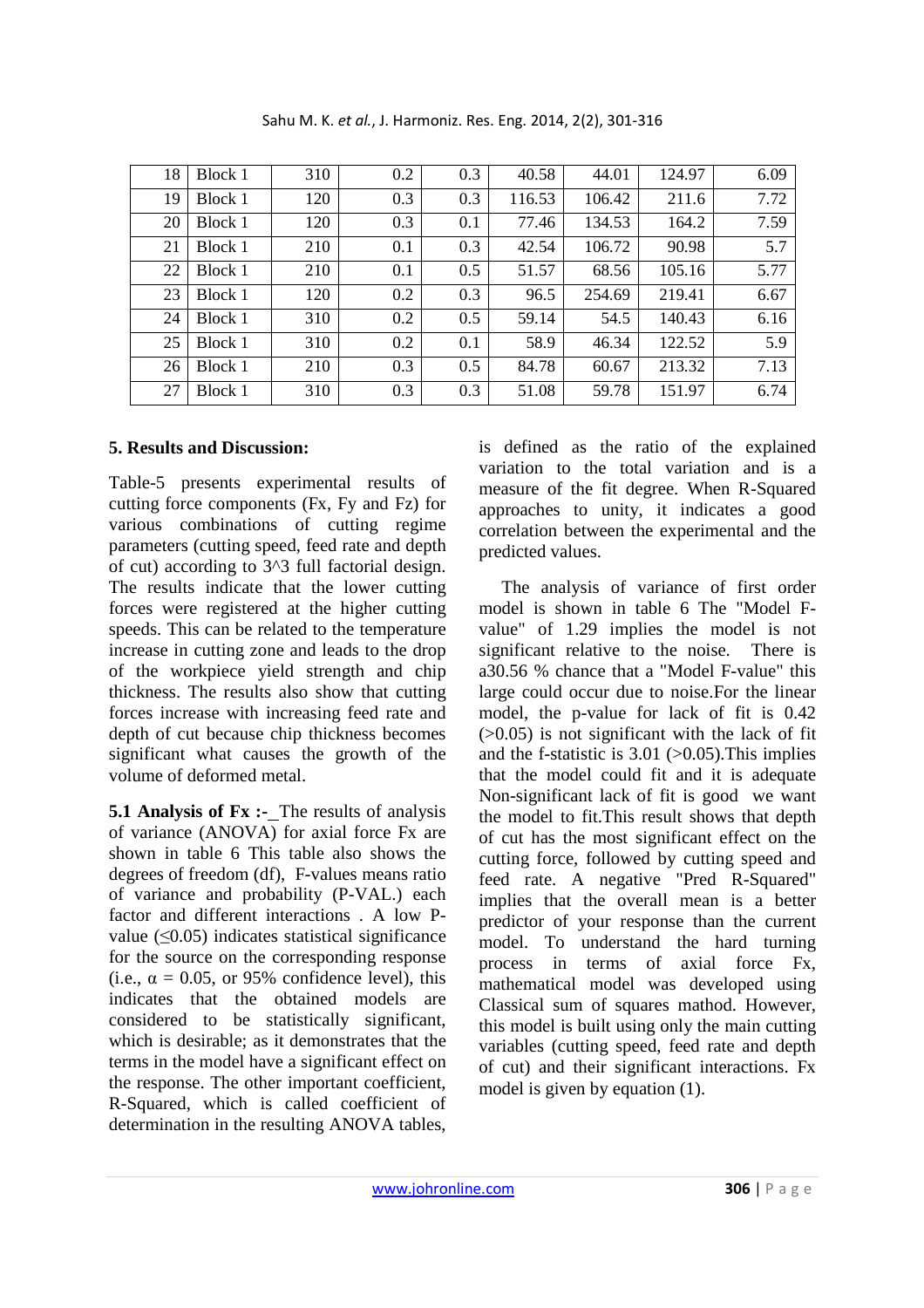|             | <b>SS</b> | DF              | <b>MS</b> | $F-V$ | $P-V$  |
|-------------|-----------|-----------------|-----------|-------|--------|
|             |           |                 |           |       | Prob>F |
| Model       | 8297.66   | $6\overline{6}$ | 1382.94   | 1.29  | 0.3056 |
| $A-V$       | 2320.23   | $\overline{2}$  | 1160.12   | 1.08  | 0.3574 |
| $B-F$       | 23.60     | $\overline{2}$  | 11.80     | 0.011 | 0.9890 |
| $C-D$       | 5472.17   | $\overline{2}$  | 2736.08   | 2.56  | 0.1027 |
| Residual    | 21411.38  | 20              | 1070.57   |       |        |
| Lack of Fit | 21043.91  | 19              | 1107.57   | 3.01  | 0.4286 |
| Pure Error  | 367.48    | $\mathbf{1}$    | 367.48    |       |        |
| Cor Total   | 29709.04  | 26              |           |       |        |
| Std. Dev    | 32.72     |                 |           |       |        |
| R-Squared   | 0.2793    |                 |           |       |        |

.Table-6 variance table of Fx

Final Equation in Terms of Coded Factors:

 (1)  $Fx = +75.77+13.14 \times V[1]-6.35 \times V[2]+0.41 \times F[1]-1.30 \times V[2]-19.85 \times D[1]+10.50 \times D[2]$ 

## **Effect graphs of the main cutting regime on Fx:**

Fig.6,7,8 gives the main factor plots for Fx. Axial force Fx appears to be a decreasing function of Vc. This figure also indicates that Fx is an almost linear increasing function of d. But the feed rate f has a little effect on Fx.

**Normal Probability Residuals plot-:** Normal probability plot of the studentized

.

residuals to check for normality of residuals. Studentized residuals versus predicted values to check for constant error.shown in fig.9 .

## **3d Surface plots of Fx:**

3d Surface plots of Fx vs. different combinations of cutting regime elements are shown in fig.10.These figures were obtained using Design Expert software according to their mathematical models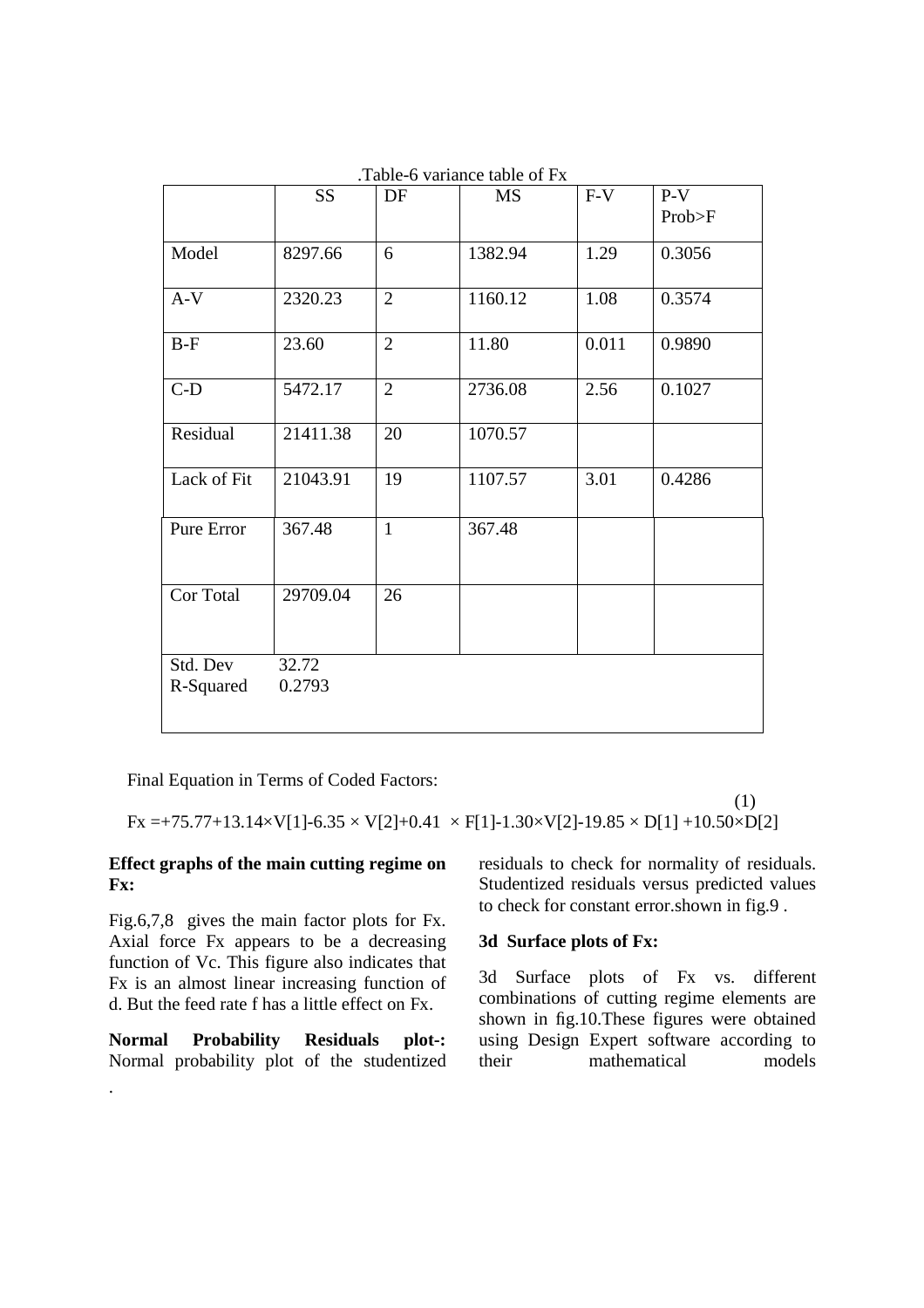Sahu M. K. *et al.*, J. Harmoniz. Res. Eng. 2014, 2(2), 301-316







Fig.8Normal plot of Fx effect factor D Fig.9 Plots of Residual of Fx

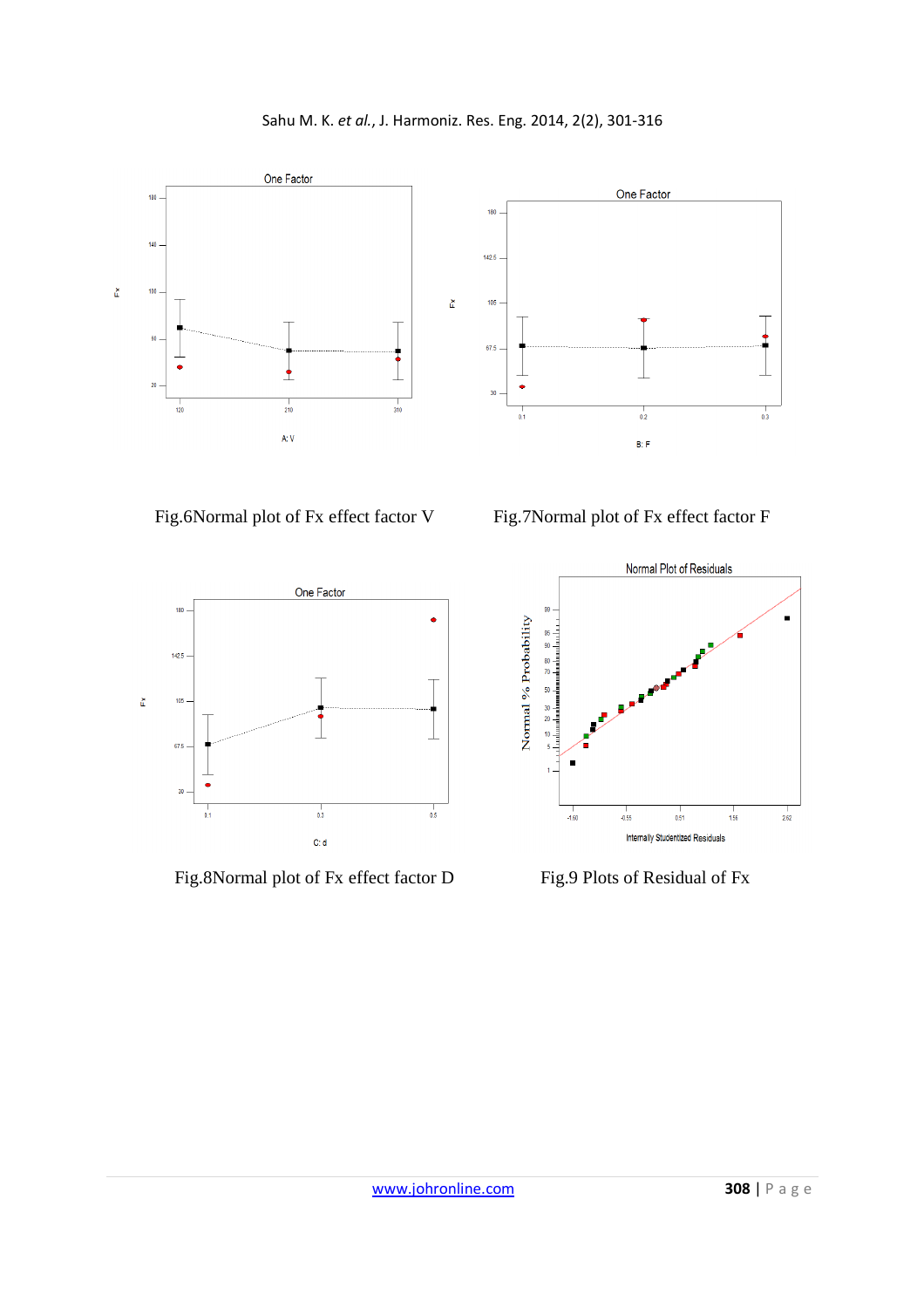

Sahu M. K. *et al.*, J. Harmoniz. Res. Eng. 2014, 2(2), 301-316

# Fig.10 3D Solid plots of Fx Fig.11 3D Solid plots Fx

# **5.2 Analysis of Fy**

| Source      | SS       | d              | <b>MS</b> | F Value | P-Value |
|-------------|----------|----------------|-----------|---------|---------|
|             |          |                |           |         | Prob>F  |
| Model       | 18965.87 | 6              | 3160.98   | 1.23    | 0.3319  |
| $A-V$       | 14155.05 | $\overline{2}$ | 7077.53   | 2.76    | 0.0875  |
| $B-F$       | 1049.48  |                | 524.74    | 0.20    | 0.8168  |
| $C-D$       | 4603.68  | $\overline{2}$ | 2301.84   | 0.90    | 0.4236  |
| Residual    | 51326.30 | 20             | 2566.32   |         |         |
| Lack of Fit | 51253.58 | 19             | 2697.56   | 37.09   | 0.1287  |
| Pure Error  | 72.72    |                | 72.72     |         |         |
| Cor Total   | 70292.17 | 26             |           |         |         |

Table -7 Analysis of variance table for Fy

The analysis of variance of second order model is shown in table 7 The "Model Fvalue" of 1.23 implies the model is not significant relative to the noise. There is a33.19 % chance that a "Model F-value" this large could occur due to noise.For the linear model, the p-value for lack of fit is 0.129  $(0.05)$  is not significant with the lack of fit and the f-statistic is  $37.09$  ( $>0.05$ ). This implies that the model could fit and it is adequate Non-significant lack of fit is good we want the model to fit.This result shows that cutting speed has the most significant effect on the cutting force, followed by feed

rate and depth of cut .The second response model is more precise than first order model, because

the predicted result is much more accurate than the first response model.

To understand the hard turning process in terms of axial force Fy, mathematical model was developed using Classical sum of squares method. However, this model is built using only the main cutting variables (cutting speed, feed rate and depth of cut) and their significant interactions. Fx model is given by equation (2).

Fy =+94.95 +30.82×V[1] -6.37 × V[2] +3.11 × F[1] +5.66×F[2]-0.64×D[1] +16.83×D[2]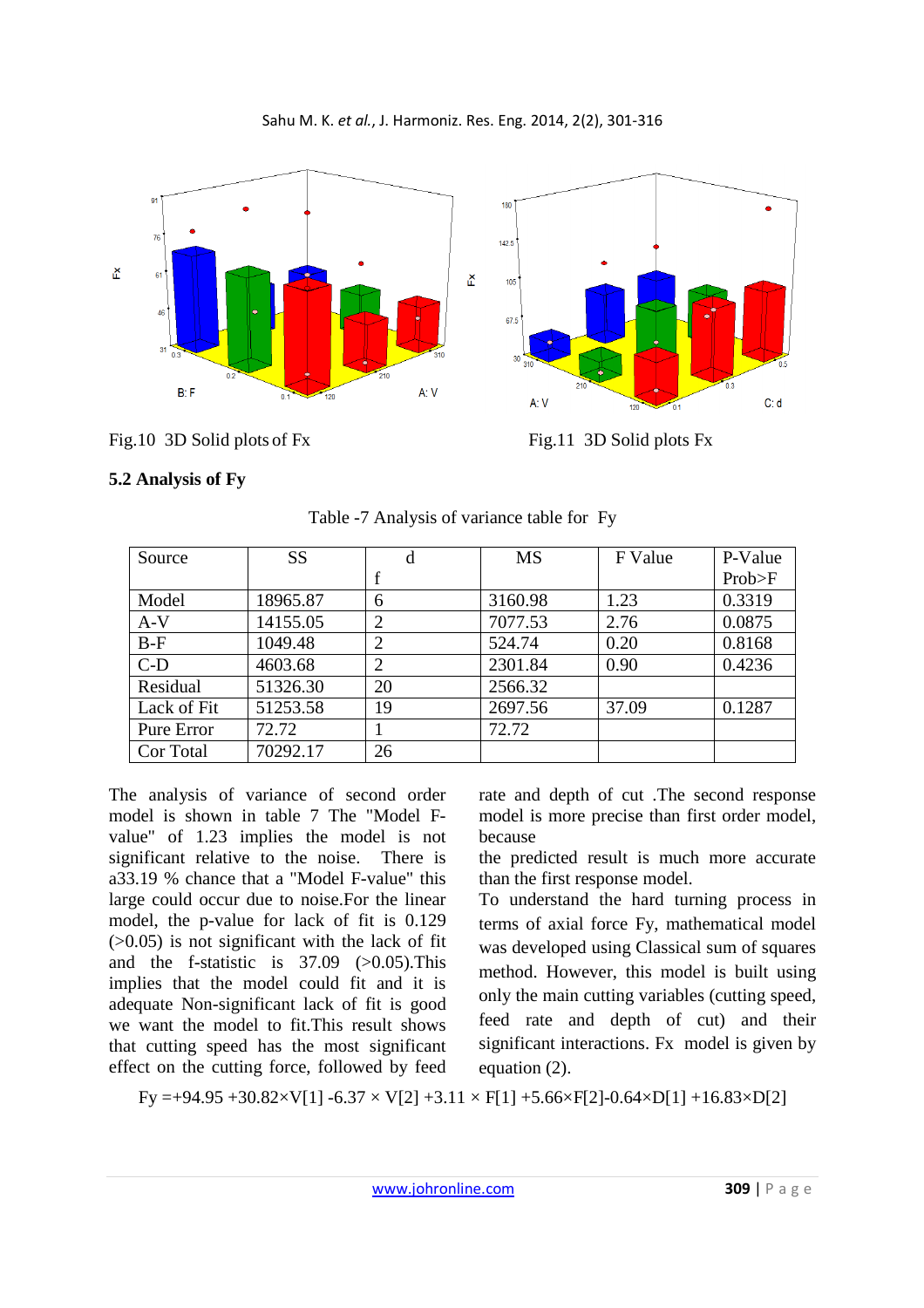#### **Effect graphs of the main cutting regime on Fy**

Figure 13,14&15 shows the main factor plots for Fy. Radial force Fy appears to be a decreasing function of Vc. This figure also indicates that Fr is an almost increasing function of d. But feed rate f has a little effect on Fr.

# **3D Surface plots of Fy**

260

 $202.5$ 

145

 $87.5$ 

30

 $120$ 

 $\tilde{\mathsf{F}}$ 

Figures12 are Normal probability plot of the studentized residuals ,and 16&17 illustrate 3D surface plots of Fy. These figures were drawn according to their mathematical models and using Full factorial methodology.

One Factor





Fig.14 Normal plot of Fx effect factor F Fig.15 Normal plot of Fx effect factor D

Fig.12 Plots of residual of Fy Fig.13 Normal plot of Fx effect factor V

 $210$ 

A: V

 $310$ 

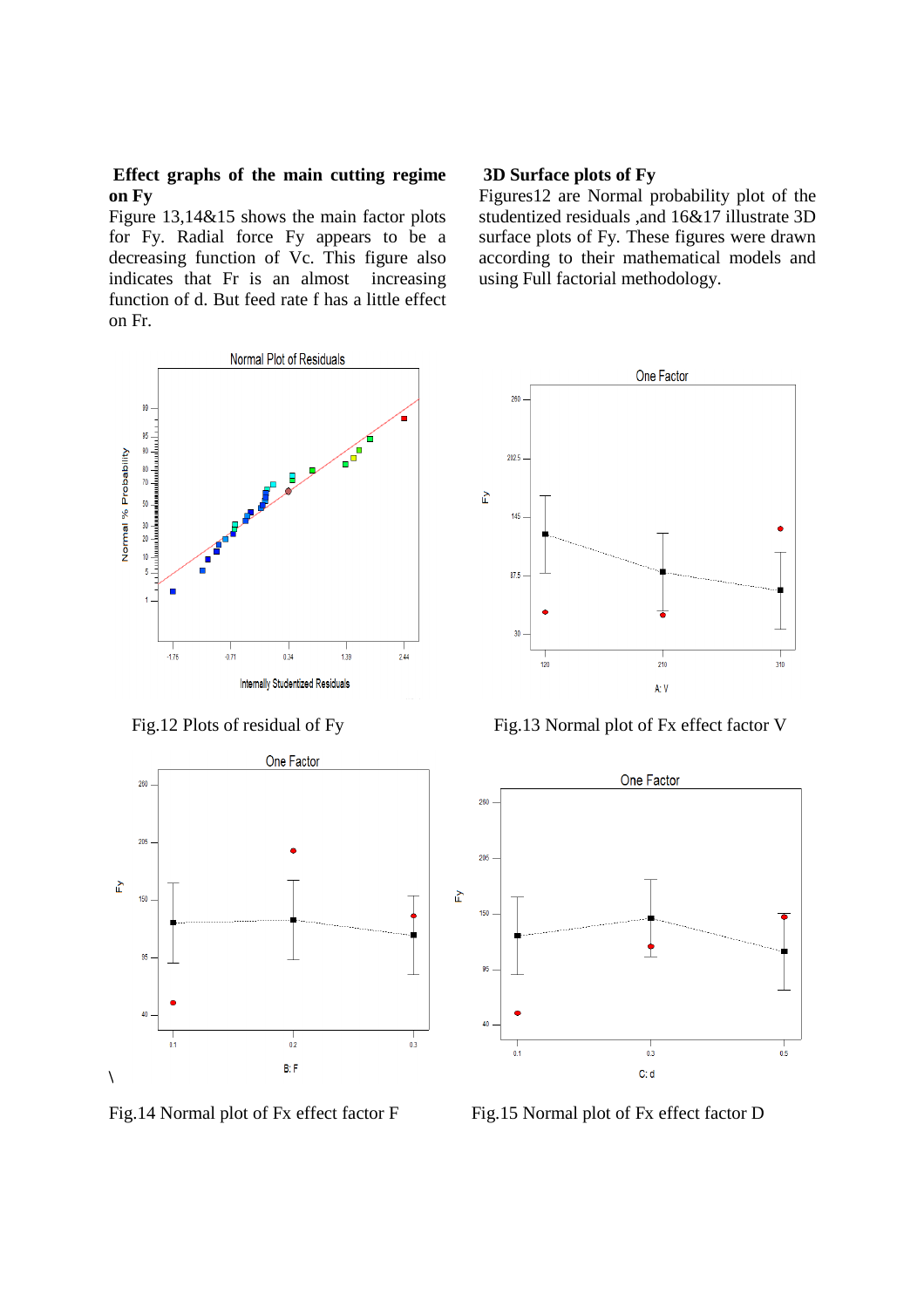Sahu M. K. *et al.*, J. Harmoniz. Res. Eng. 2014, 2(2), 301-316



Fig.16. 3D solid plots of Fy Fig.17. 3D solid plots of Fy

# **Analysis of Fz**

| Source              | <b>SS</b> | df             | <b>MS</b> | F Value | P-Value |  |  |
|---------------------|-----------|----------------|-----------|---------|---------|--|--|
|                     |           |                |           |         | Prob>F  |  |  |
| Model               | 41236.60  | 6              | 6872.75   | 7.31    | 0.0003  |  |  |
| $A-V$               | 5865.48   | $\overline{2}$ | 2932.74   | 3.12    | 0.0661  |  |  |
| $B-F$               | 22843.95  | $\overline{2}$ | 11421.97  | 12.15   | 0.0004  |  |  |
| $C-D$               | 14598.92  | 2              | 7299.46   | 7.77    | 0.0032  |  |  |
| Residual            | 18796.79  | 20             | 939.84    |         |         |  |  |
| Lack of Fit         | 17806.22  | 19             | 937.17    | 0.95    | 0.6832  |  |  |
| Pure Error          | 990.57    |                | 990.57    |         |         |  |  |
| Cor Total           | 60033.29  | 26             |           |         |         |  |  |
| Std. Dev.<br>30.66  |           |                |           |         |         |  |  |
| 68.69%<br>R-Squared |           |                |           |         |         |  |  |
|                     |           |                |           |         |         |  |  |

Table -8 Analysis of variance table for

The analysis of variance of response Fz model is shown in table-8.The Model F-value of 7.31 implies the model is significant. There is only a 0.03% chance that a "Model F-Value" this large could occur due to noise. Values of "Prob  $>$  F" less than 0.0500 indicate model terms are significant. In this case B, C are significant model terms.The "Lack of Fit F-value" of 0.95 implies the Lack of Fit is not significant relative to the pure error. There is a 68.32% chance that a "Lack

of Fit F-value" this large could occur due to noise. Non-significant lack of fit is good we want the model to fit.

 This model can be used to navigate the design. It can be noted that the feed is the dominant factor affecting tangential cutting force Fz The second fac- tor influencing Fz is depth of cut For cutting speed, its effect is less significant Fz model is given by equation (3)

 $Fz = +154.86 + 20.32 \times V[1]-14.25 \times V[2]-39.36 \times F[1]+8.77 \times F[2]-31.33 \times D[1]+6.29 \times D[2]$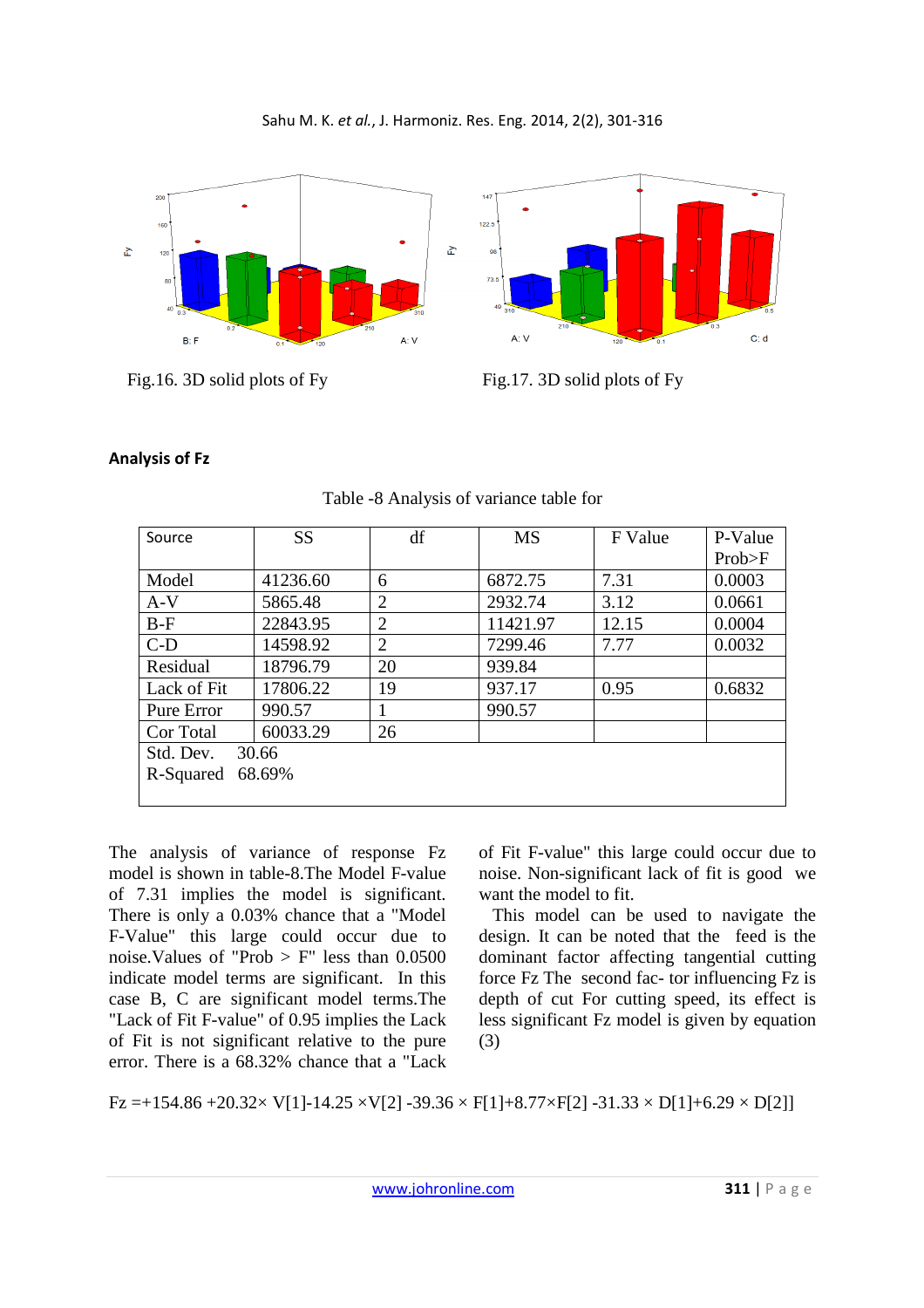#### **Effect graphs of the main cutting regime on Fz**

Figure19,20 & 21 highlights the main factor plots for Fz. Tangential cutting force Fz appears to be an almost decreasing function of Vc. This figure also indicates that Ft is an almost linear increasing function of f and d respectively.

## **3D Surface plots for Fz**

Figures18 are Normal probability plot of the studentized residuals .Figures 22 and 23 show 3D surface plots for Fz. These figures were obtained by response surface methodology for different combinations of cutting regime elements according to their mathematical models.



260

 $210$ 

 $110$ 

60

 $\mathbf{r}$ 160

Fig.18.Normal Residual Plots of Fy Fig.19 Normal plot of Fz effect factor V

One Factor





Fig.20 Normal plot of Fz effect factor D Fig.21 Normal plot of Fz effect factor F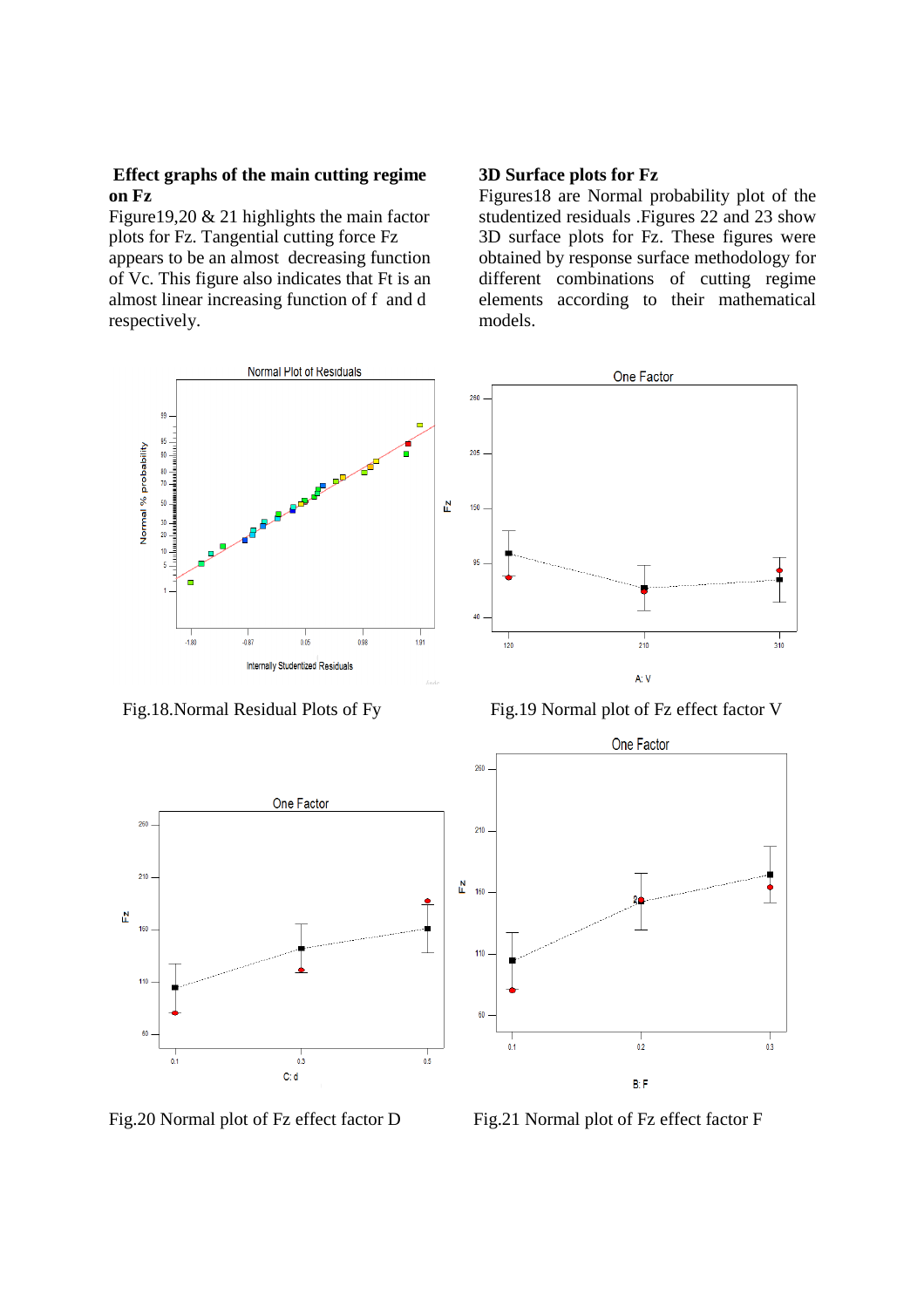



Fig.22. 3D solid plot of Fz Fig.23. 3D solid plot of Fz



|             | Table -9 Analysis of variance table |                |           |         |          |  |  |  |
|-------------|-------------------------------------|----------------|-----------|---------|----------|--|--|--|
| Source      | <b>SS</b>                           | df             | <b>MS</b> | F Value | P-Value  |  |  |  |
|             |                                     |                |           |         | Prob>F   |  |  |  |
| Model       | 10.34                               | 6              | 1.72      | 20.88   | < 0.0001 |  |  |  |
| $A-V$       | 1.42                                | $\overline{2}$ | 0.71      | 8.61    | 0.0020   |  |  |  |
| $B-F$       | 8.73                                | $\overline{2}$ | 4.36      | 52.91   | < 0.0001 |  |  |  |
| $C-D$       | 0.11                                | 2              | 0.054     | 0.66    | 0.5293   |  |  |  |
| Residual    | 1.65                                | 20             | 0.083     |         |          |  |  |  |
| Lack of Fit | 1.62                                | 19             | 0.85      | 2.52    | 0.4640   |  |  |  |
| Pure Error  | 0.034                               |                | 0.034     |         |          |  |  |  |
| Cor Total   | 11.99                               | 26             |           |         |          |  |  |  |
| St. Dev.    | 0.29                                | R-Squared      |           | 86.24%  |          |  |  |  |

# **Analysis of MRR**

ANOVA results for MRR are indicated in table-9 .The Model F-value of 20.88 implies the model is significant. There is only a 0.01% chance that a "Model F-Value" this large could occur due to noise. Values of "Prob  $>$  F" less than 0.0500 indicate model terms are significant.In this case A, B are significant model terms. The "Lack of Fit Fvalue" of 2.52 implies the Lack of Fit is not significant relative to the pure error. There is a 46.40% chance that a "Lack of Fit F-value" this large could occur due to noise. Nonsignificant lack of fit is good we want the

model to fitThe "Pred R-Squared" of 0.7398 is in reasonable agreement with the "Adj R-Squared" of 0.8211."Adeq Precision" measures the signal to noise ratio. A ratio greater than 4 is desirable. Your ratio of 14.461 indicates an adequate signal. This model can be used to navigate the design space. It can be noted that the feed is the dom inant factor affecting MRR. The second fac tor influencing MRR is cutting speed For deapth of cut, its effect is less significant.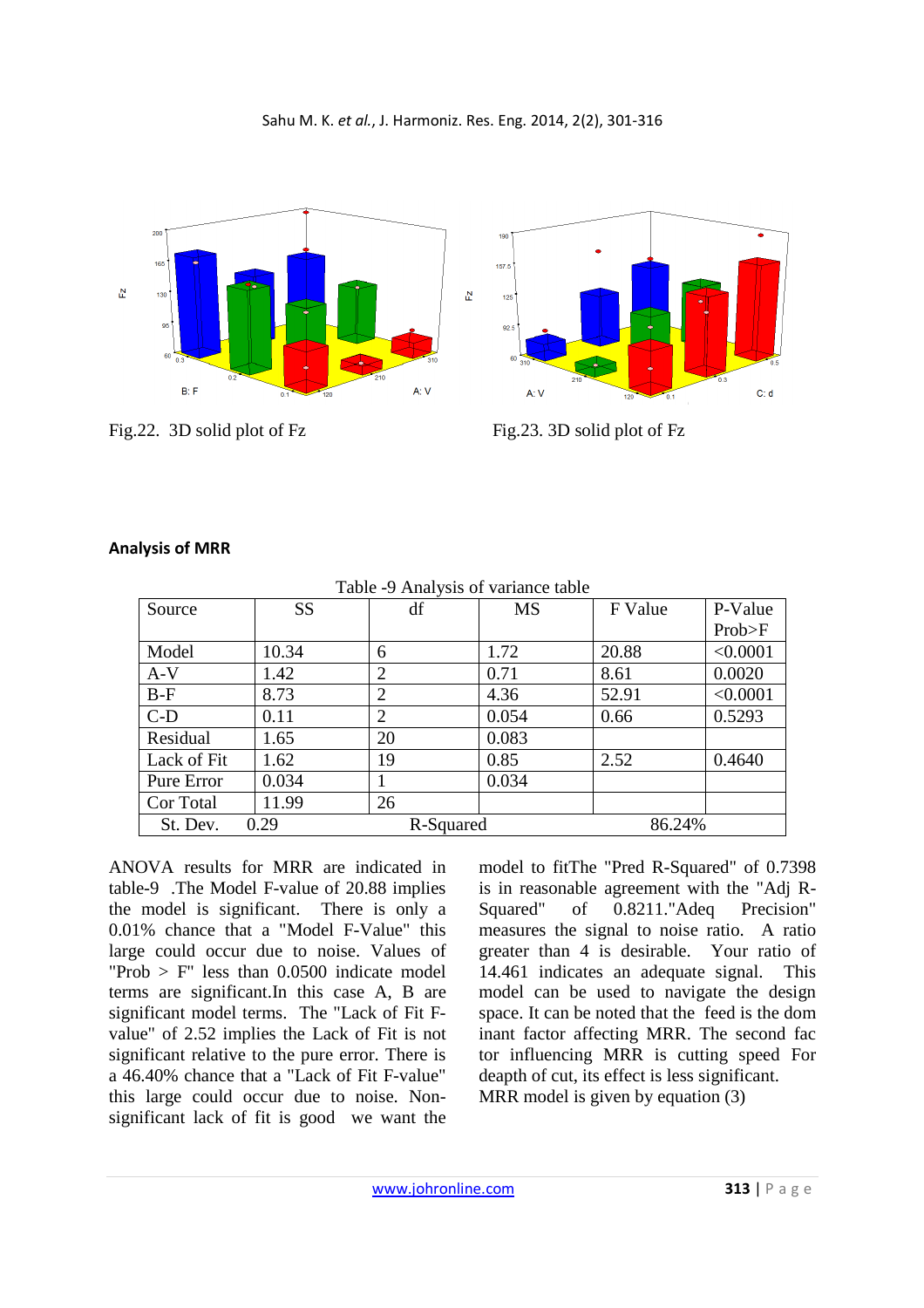## MRR =+6.28 +0.29×V[1]-0.010×V[2]-0.72×F[1]+0.041×F[2]-0.068  $* C[1]+0.082$   $* C[4]$

#### **Effect graphs of the MRR**

Fig. 24, 25, &26 highlights the main factor plots for MRR. MRR appears to be an almost linear decreasing function of Vc. This figure also indicates that MRR is an almost linear increasing function of f and d respectively. **3D Surface plots for Ft** 

Fig. 27 are Normal probability plot of the studentized residuals and, 28 & 29 show 3D surface plots for Fz. These figures were obtained by Full factoria methodology for different combinations of cutting regime elements according to their mathematical models.





Fig.26 Normal plot of MRR effect factor D Fig.27 Plot of Residual of MRR



Fig.24 Normal plot of MRR effect factor V Fig.25 Normal plot of MRR effect factor F

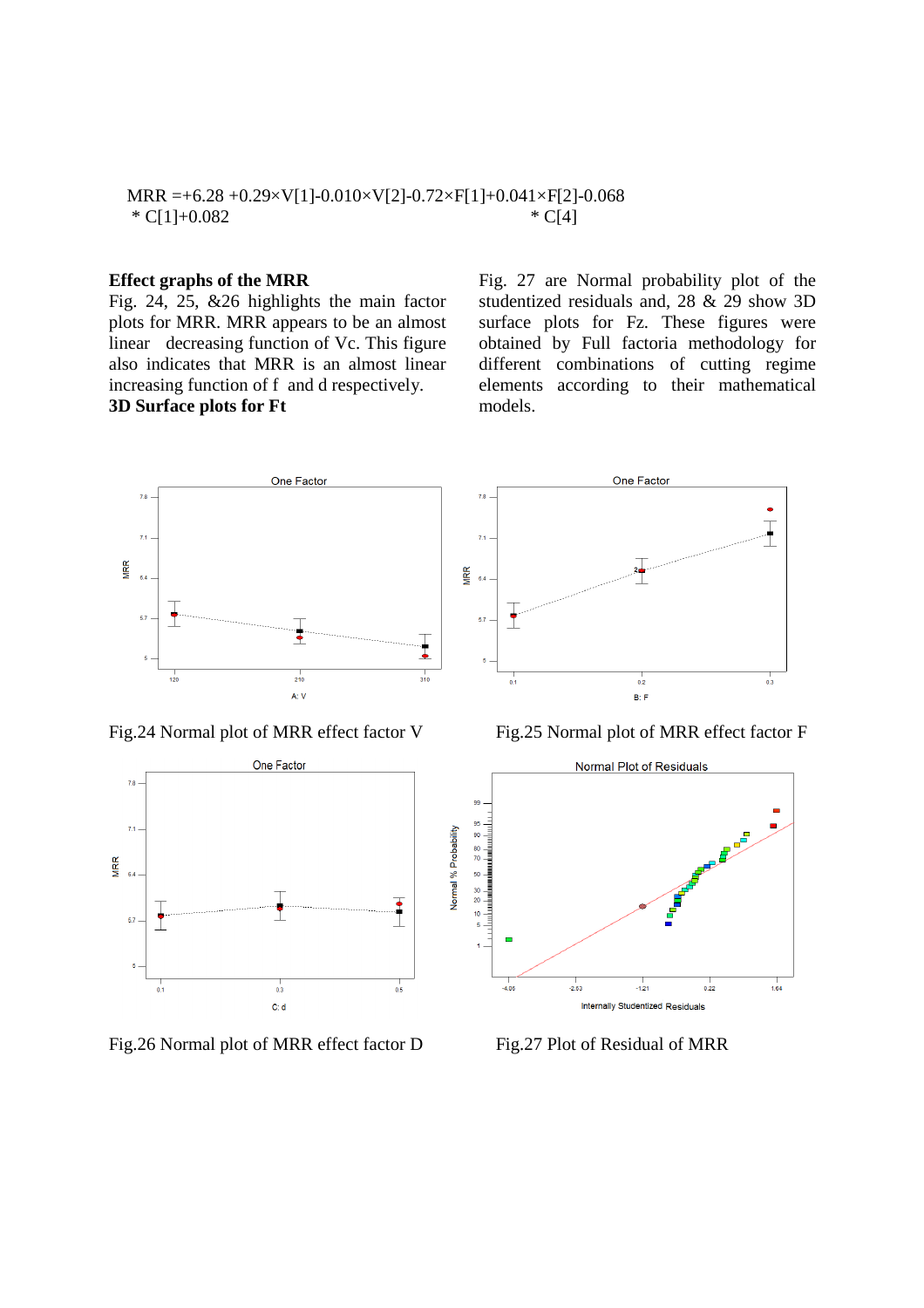

Fig.28 .3D solid plot of MRR Fig.29 .3D solid plot of MRR

# **6. Conclusion:**

Based on the experimental results, the following conclusions can be drawn:

1) Full Factorial Design method is found to be a successful technique to perform trend analysis of Cutting Force and MRR in metal cutting with respect to various combinations of design variables (metal cutting speed, feed rate, and depth of cut ).

 $2)$   $3<sup>rd</sup>$  Response model for Fz is more precise than first Response model for Fx and second Response model for Fy in predicting the power consumption and significant during machining

(i) The depth of cut influences cutting forces in a considerable way. Its contributions on Fx, Fy and fz are in F value 2.56, 0.90 and 7.77 respectively.

(ii) The second factor affecting cutting force is cutting speed . Its contributions on Fx, Fy and Fz are in F value is 1.08; 2.76 and 3.12%. For Feed rate, its effect is less important.

(iii) This study reveals that in dry hard turning of this steel and for all cutting conditions tested, the principal force is not always the radial force. the tangential cutting force becomes the major force followed by radial and axial forces.

 (iv) Statistical models deduced defined the degree of influence of each cutting regime element on cutting force components. They can also be used for optimization of the hard cutting process.

(v) Thus, to get good machining system stability, we must use the highest level of cutting speed, 310 m/min, the lowest level of feed rate, 0.1 mm/rev and the lowest level of depth of cut, 0.1 mm.

# **7.References:**

[1] Lalwani D.I., Mehta N.K., Jain P.K., Experimental Investigations of Cutting Parameters

[2] Influence on Cutting Forces and Surface Roughness in Finish Hard Turning of MDN250 Steel, Journal of Material Processing Technology , 206(1-3) , 167-179 (2007).

[3] Aruna M.Dhanalakshmi response surface methodology in finish turning INCONEL718, International Journal of Engineering Science and Technology , 2(9) , 4292-4297, (2010)

[4] Fnides B, Yallese M A, Aouici H 2008 Hard turning of hot work steel AISI H11: Evaluation of cutting pressures, resulting force and temperature. Mechanika. Kaunas: Technological, Nr. 3(77): 68–73

[5] Trent E M metal cutting 2nd edition Butterworth's & Co. London, UK, limited, ISBN 0-408- 34-38, (1984).

[6] Nagpal G.R. Machine Tool Engineering Khanna Publishers , New Delhi ,68-71 (1986).

[7] Kalpakjain S. Manufacturing Engineering and Tecnology, \$th Eition.(2000).

[8] A.Devilleza,F.Schneider a, S. DOminiaka, D.Duzinskia,D.Larrouquereb, "Cutting Forces